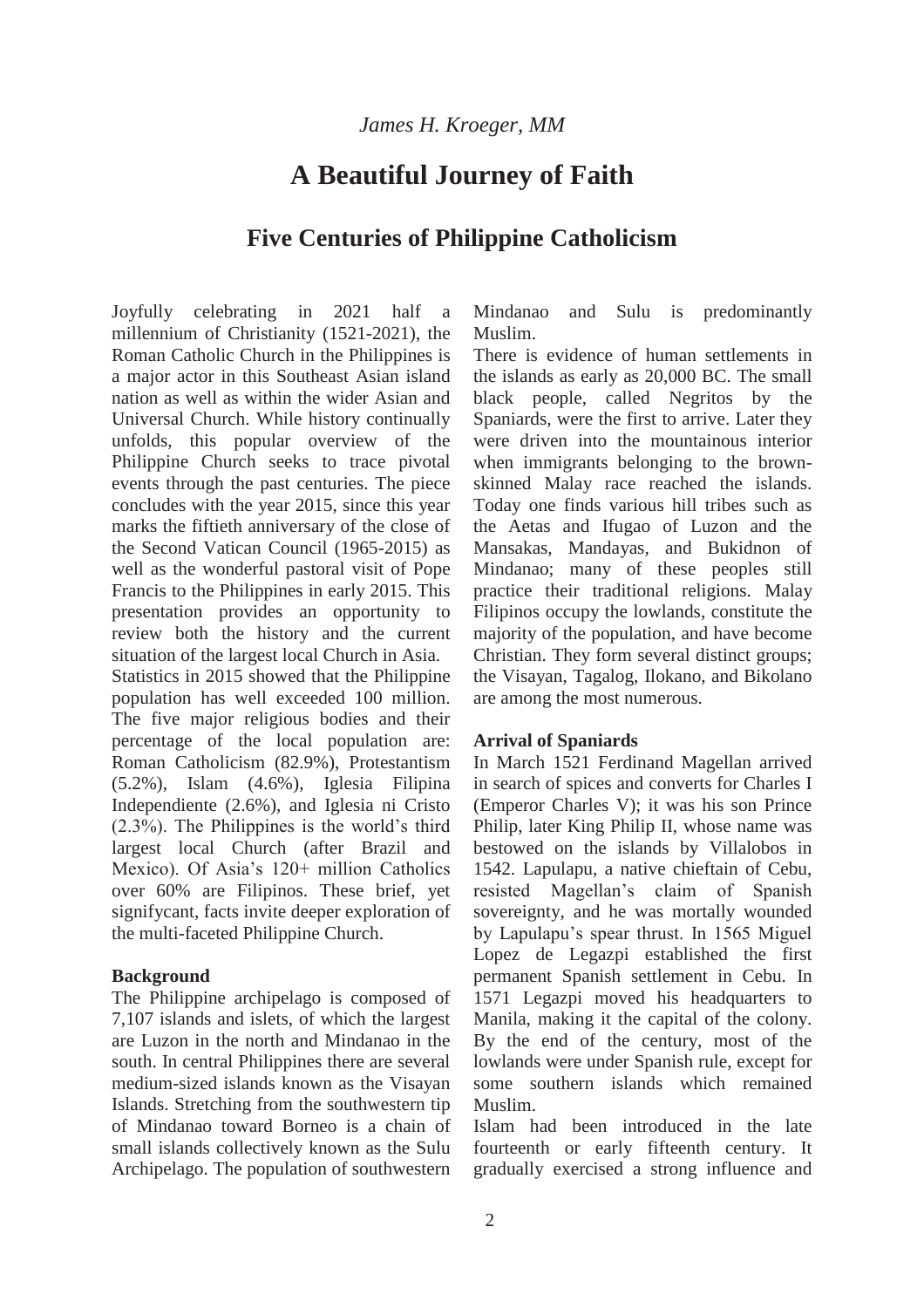helped develop a type of sophisticated political organization, semifeudal and predatory, in Mindanao and Sulu and initially in Manila. When the Spaniards encountered Muslims in the Philippines their hostile attitudes based on Muslim-Christian encounters in Europe (the struggle for independence from Moorish rule in the Iberian Peninsula) colored their outlook and relations; these very negative attitudes were also transmitted to non-Muslim Filipinos.

#### **Systematic Christianization**

An organized program of evangelization of the Philippines was begun in 1565 by the Augustinians who accompanied Legazpi's expedition. They were followed by Franciscans (1578), Jesuits (1581), Dominicans (1587), and Augustinian Recollects (1606) from both Spain and Mexico. Manila became a bishopric in 1579 and an archbishopric in 1595.

The Spanish system of the *Patronato Real*, or royal patronage of the Church in the Indies, facilitated the implementation of an evangelization program. Under this arrangement, the Spanish crown gave financial support and protection to the Church in the Philippines while exercising a large measure of control over its activities. Missionaries traveled to the Philippines in the king's ships. While engaged in mission work, they were entitled to a stipend drawn from either the colonial government directly or from the right to tribute in certain territories (*encomiendas*) into which the country was initially divided. The *encomienda* system was gradually abandoned during the seventeenth century after widespread criticism of extortion and other abuses.

On the other hand, the appointment of missionaries to a parish or mission station was subject to the approval of the governor as vice-patron. In fact, it was Philip II himself who determined that each missionary group should have its own section of the country for evangelization purposes. Under this system the Church in turn exerted great influence on government policy. The early missionaries often sought to protect the natives from the abuses of the conquistadors and *encomenderos*; they had a vigorous leader in Fray Domingo de Salazar, OP, the first bishop of the Philippines. The synod that he summoned in 1582 clarified many difficult problems regarding the conquest, settlement, and administration of the country in accordance with Christian ideals and principles of justice.

The Philippine Church of the sixteenth century certainly took sides, and it was not with the rich and powerful nor with their fellow Spaniards, but with those who were oppressed and victims of injustice. Church historian John Schumacher notes: "Skeptics have often questioned the reality of the rapid conversion of sixteenth-century Filipinos. If one wishes the answer, it is to be found right here, that the Church as a whole took the side of the poor and the oppressed, whether the oppressors were Spaniards or Filipino *principales.*"



#### **Mission Methods**

The Spanish missionaries in the Philippines employed a variety of approaches to evangelization. The scattered clan villages were gathered together into larger communities (*pueblos, cabeceras*); often this implied radical lifestyle changes and hence could only be accomplished with difficulty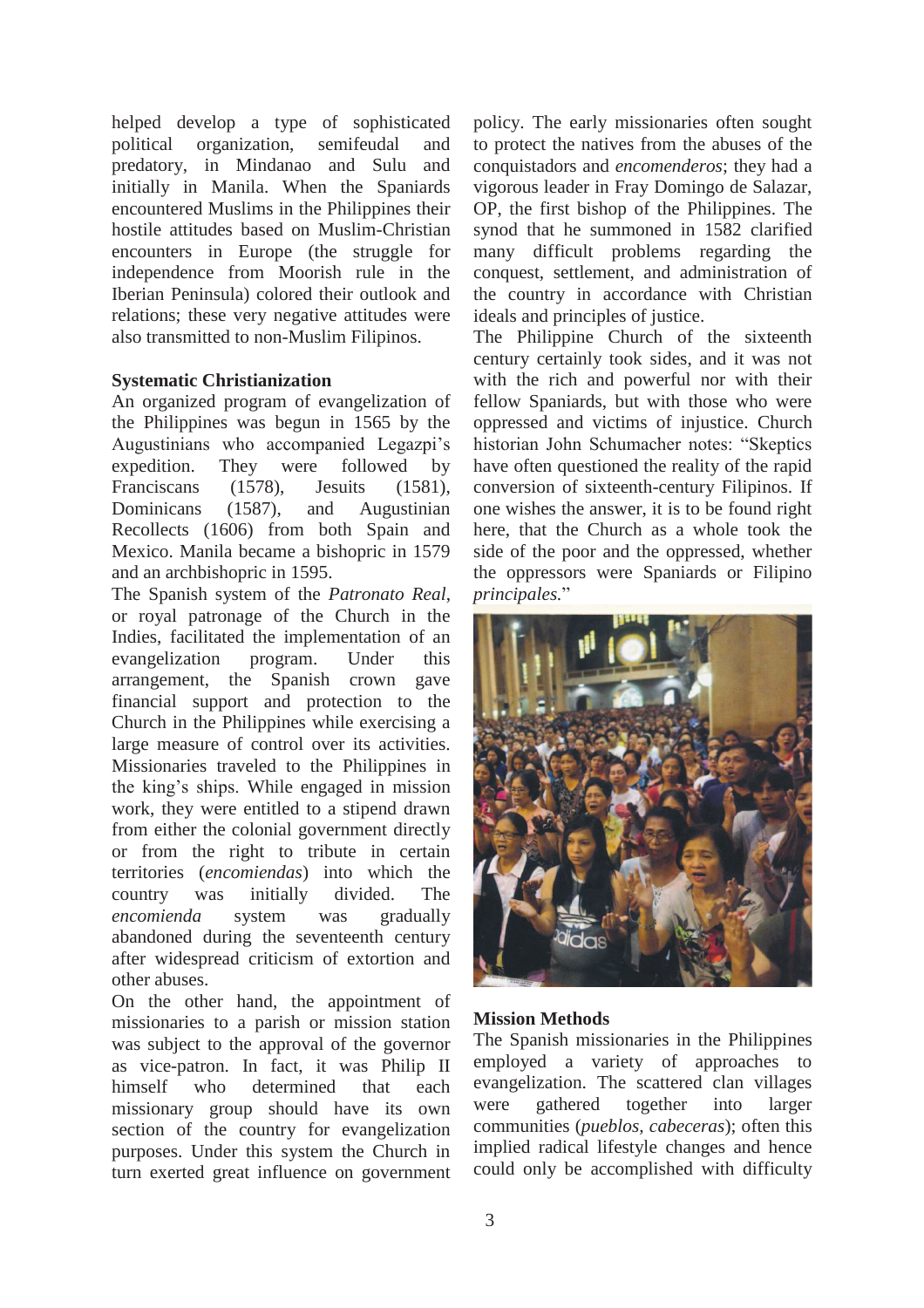and very gradually. Instruction was given in native languages, as few Filipinos outside the *Intramuros* area of Manila were ever able to read, write, or speak Spanish with any proficiency. In most missions primary schools supplied the new Christian communities with catechists and local officials. Religion was made to permeate society by substituting splendid liturgical and para-liturgical observances (*fiestas*, processions, novenas) for the traditional rites and festivals; many pious associations of prayer and charity were formed and promoted.

## **Education and Social Services**

These tasks were almost exclusively the concern of the Church during the entire period of Spanish rule. Before the end of the sixteenth century, Manila had three hospitals, one for Spaniards, another for natives, and a third for the Chinese. The first two were conducted by Franciscans, the third by the Dominicans. Later (1611) the Hospitallers of Saint John of God came to make hospital work their special field of activity. In 1595 the Jesuits opened a grammar school for Spanish boys that later developed into the University of San Ignacio and had attached to it the residential college of San José, founded in 1601 and today the San José Seminary.

The year 1611 saw the beginnings of the Dominican University of Santo Tomás, which continues today as a vibrant educational center. In 1640 the Dominicans also took charge of the College of San Juan de Letrán, started about a decade earlier by a zealous layman for the education of orphans. Various religious communities of women established themselves in Manila in the seventeenth and eighteenth centuries; frequently, they undertook the education of girls. Among these sisterhoods, that begun by Ignacia del Espírito Santo, a Chinese *mestiza*, in 1684 and today known as the Religious of the Virgin Mary (RVM), deserves special mention as the first locally founded religious institute, specifically for indigenous women.

## **Financial Support**

The considerable funds required for the support of these schools, hospitals, and charitable works came from pious donations and legacies, called *obras pías*; they were often invested in the galleon trade or in large agricultural estates, the so-called friar lands. These operations often tainted the Church as being involved with commercialism. At the same time, the friar lands were leased to tenant cultivators for development and administration, an arrangement that led to frequent conflicts of interest and a deepening resentment of the Church as landlord. This background must be borne in mind for a balanced understanding of the anticlerical reaction that developed in the latter nineteenth century among a people deeply and sincerely Catholic.

## **Native Clergy**

Catholicism had taken permanent root in the Philippines as the religion of the people by the eighteenth century, if not earlier. However, it had one serious weakness: the retarded development of the native clergy. The unsatisfactory results of early experiments in Latin America had made the Spanish missionaries in the Philippines extremely cautious in admitting native candidates to the priesthood. Apparently, only in the late seventeenth century were native Filipinos ordained. A proposal of Gianbattista Sidotti, a member of Cardinal Charles de Tournon's entourage, to erect a regional seminary in Manila for the whole of East Asia was sharply rejected by the crown (1712).

Bishops became increasingly eager for a diocesan clergy completely under their jurisdiction when conflicts over parish appointments continued—conflicts between the bishops and the religious orders on the one hand, and the bishops and the government on the other. Since very few secular priests came to the Philippines from Spain, this meant ordaining large numbers of native men. Archbishop Sancho de Santa Justa y Rufina of Manila (1767-1787) threatened to take away their parishes from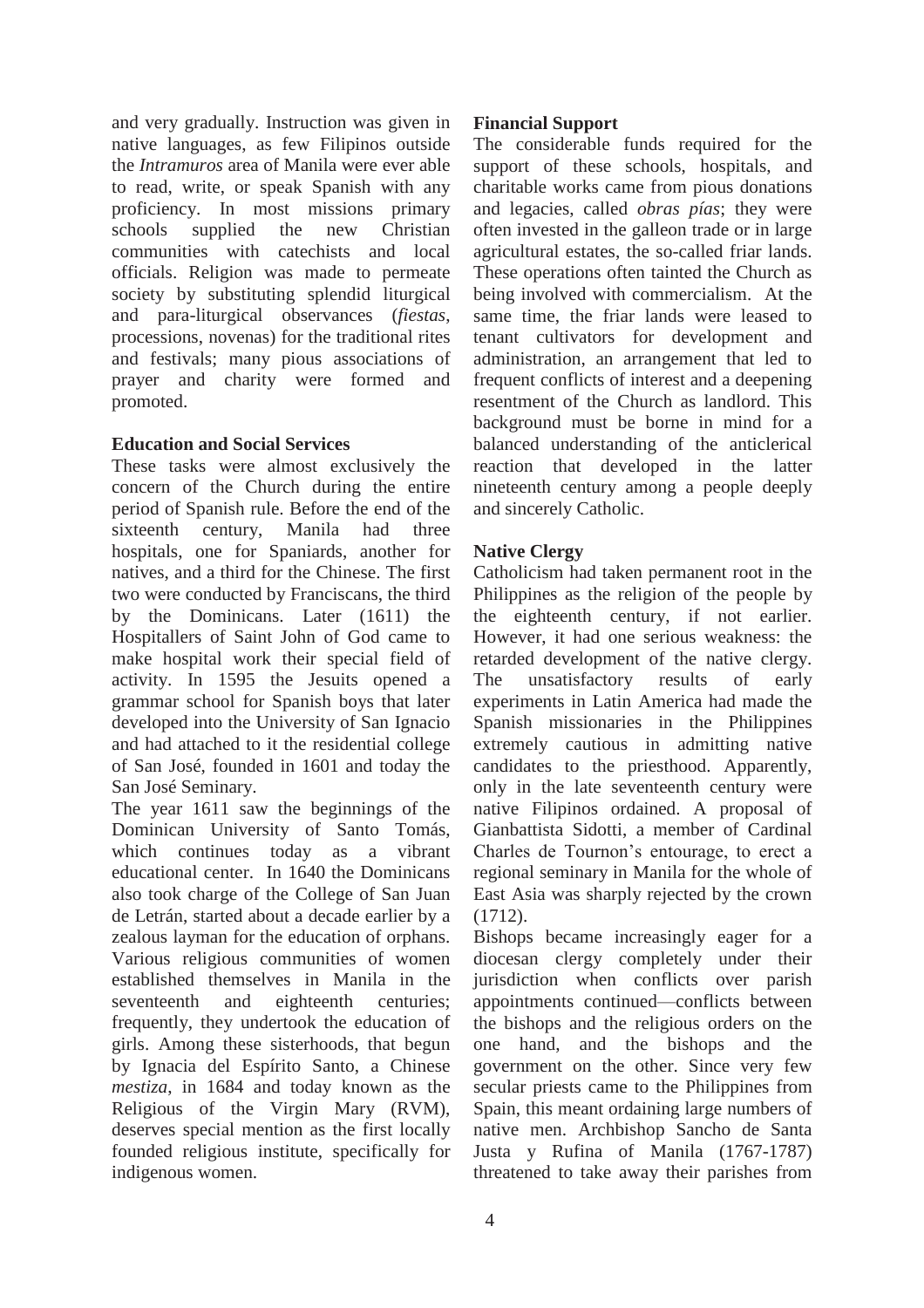the religious who refused to submit to episcopal visitation; he also ordained natives even when they lacked the necessary aptitude and training. The results proved disastrous, confirming the prevailing opinion that natives, even if admitted to the priesthood, were incapable of assuming its full responsibilities. Some improvement in formation and an increase in vocations occurred after the arrival of the Vincentians (1862), who took charge of diocesan seminaries. Even so, the departure of a large proportion of Spanish clergy after the transfer of sovereignty from Spain to the United States (1898) left over 700 parishes vacant.

## **Religious Clergy**

The privileges of the *Patronato Real* conferred by the Holy See on the Spanish crown were a mixed blessing; they promoted constructive collaboration between the Church and the colonial government, but it also led to friction. The focus of difficulty was the religious parish priest and the extent to which he was subject to episcopal visitation and control. The conflict gave rise to series of crises that began as early as the administration of Bishop Salazar (1581- 1594). In 1744 the Holy See ruled that religious parish priests were subject to the jurisdiction of the ordinary in all matters pertaining to their parish duties (*in officio officiando*) and to their religious superiors in their personal conduct.

With the advent of the revolutionary era in Europe and the loss of Spain's American colonies, the terms of the problem in the Philippines changed. It became widely believed in official circles that the presence of the religious in the parishes was a political necessity, not so much because they were religious as because they were Spaniards and could be relied upon to keep the population loyal. This seems to have been one factor behind the thinking related to the royal decree of 1862 transferring the Mindanao missions from the Augustinian Recollects to the newly returned Jesuits (they had been expelled in 1768) and giving the former an

equivalent number of parishes in Manila and Cavite, which were consequently taken away from the native clergy. The result was mounting disaffection among the native priests thus deprived or threatened with removal. Naturally, the Filipino priests assailed the government policy; among their active leaders and spokesmen were Fathers Gómez, Burgos, and Zamora, who were executed by the government for alleged complicity in a mutiny of native garrison troops in Cavite (1872).

The deaths of these Filipino priests gave a powerful impetus to the emergence of Filipino nationalism by sensitizing Filipinos to injustices by the Spanish colonial government. The movement began as an initiative for colonial reforms led by Dr. José Rizal (1862-1896); after Rizal's arrest and execution for treason, it developed into a separatist movement. The ensuing revolution (1896-1898), which was markedly anti-friar, though usually not anticlerical or anti-Catholic, was cut short by the intervention of the United States, which demanded cession of the Philippines at the conclusion of the Spanish-American War.

#### **Separation of Church and State**

The change of sovereignty ended the *Patronato* system. The United States' policy of Church-State separation was extended to the Philippines, but interpreted in a manner much less favorable to the Church. Thus, a system of nonsectarian public education was established that failed to take into account that the overwhelming majority of Filipinos were Catholics. In addition, there was the strong influence of hundreds of American public-school teachers, most of whom were Protestants. They were popularly known as the Thomasites; a group of 540 arrived in 1901 aboard the *U.S.S. Thomas* and many others followed. The professed neutralism in religious matters of the state university, founded in 1911, was copied by other privately founded nonsectarian universities, resulting in the undermining of religious belief among the educated class.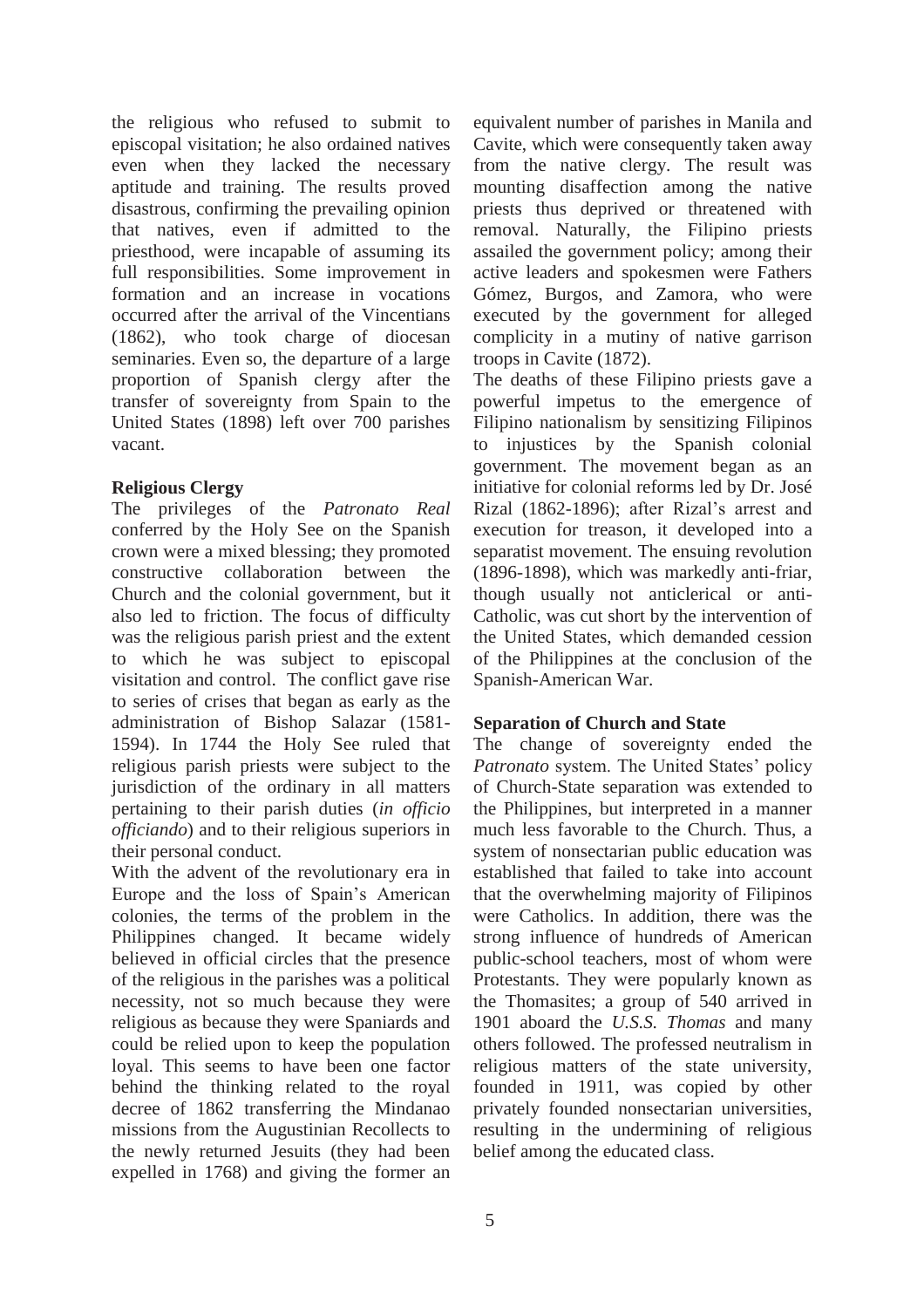## **Schism**

One consequence of the revolutionary upheaval was the formation by Gregorio Aglipay, a Filipino secular priest, of a schismatic church along nationalist lines, the Philippine Independent Church or *Iglesia Filipina Independiente* (1902). Initially it drew a considerable following; however, it soon broke up into factions, some of which rapidly deserted Catholicism in doctrine as well as in discipline. The Supreme Court (1906-1907) also restored to the Catholic Church much of the property that had been taken over by the Aglipayans. The largest

Trinitarian faction was received into full communion by the Protestant Episcopal Church (United States), established in the Philippines since the beginning of the century.

## **Protestant Missions**

Protestant denominations sent mission personnel to the Philippines almost as soon as the transfer of sovereignty was effected. In 1901 Presbyterian, Baptist, Methodist, and United Brethren groups, along with societies such as the Christian Missionary Alliance, the YMCA, and the American Bible Society, formed an Evangelical Union to coordinate their activities. A denomination of local origin with an evangelical orientation, the *Iglesia ni Cristo*, was founded in 1914.

#### **Church Response**

The normal life of the Catholic Church suffered disastrously during the years following 1898; in several respects it would be decades before a condition approximating "normalcy" would again be reached. From 1898 to 1900 there were almost no resident bishops; diocesan priests remained in very short supply and some had defected to the Aglipayans; seminaries were closed in 1898 and did not reopen until 1904. From 1898 to 1903 the total number of friars decreased over 75% from 1,013 to 246. In a word, the Church was in chaos.

The true beginnings of the reorganization of the Church began with the persistent efforts of Monsignor Guidi through his negotiations with the American government and the Filipino clergy. Leo XIII, in his apostolic letter *Quae mari sinico* (1902) reorganized the hierarchy, created four new dioceses, and strongly recommended to the Philippine hierarchy the formation of a native clergy. The first official Provincial Council of Manila was convened in 1907 with the goals of reviving the faith of the Filipinos, restoring the local Church, and inspiring in the clergy a spirit of apostolic zeal.

Meanwhile, the severe shortage of priests and religious was met in part by new, non-Spanish missionary congregations of women and men from Europe, Australia, and America. For example, male missionary societies that responded to the pressing needs in the 1905-1941 period are: Irish Redemptorists (1905), Mill Hill Missionaries (1906), Scheut-CICM (1907), Sacred Heart Missionaries and Divine Word Society (1908), LaSalle Brothers (1911), Oblates of Saint Joseph (1915), Maryknoll Missioners (1926), Columban Missioners (1929), Society of Saint Paul (1935), Quebec-PME Society (1937), and Oblates-OMI (1939). Many dedicated female religious came as missionaries to the Philippines, often working in partnership with the societies just mentioned.

By the mid-1920s, the situation was taking a turn for the better; some significant factors in the survival and resurgence of the Church were: the revitalization of Catholic education, growth of Filipino diocesan and religious vocations, a more educated laity, Church involvement in social questions and the labor movement, and the involvement of Catholics in national life. The celebration of the XXXIII International Eucharistic Congress in Manila (1937) focused the attention of the Christian world on the Philippines and deeply inspired thousands of Filipino Catholics.

#### **Second World War**

Japanese forces invaded in December 1941. Allied forces under General MacArthur returned in 1944, but severe fighting continued until the Japanese surrender in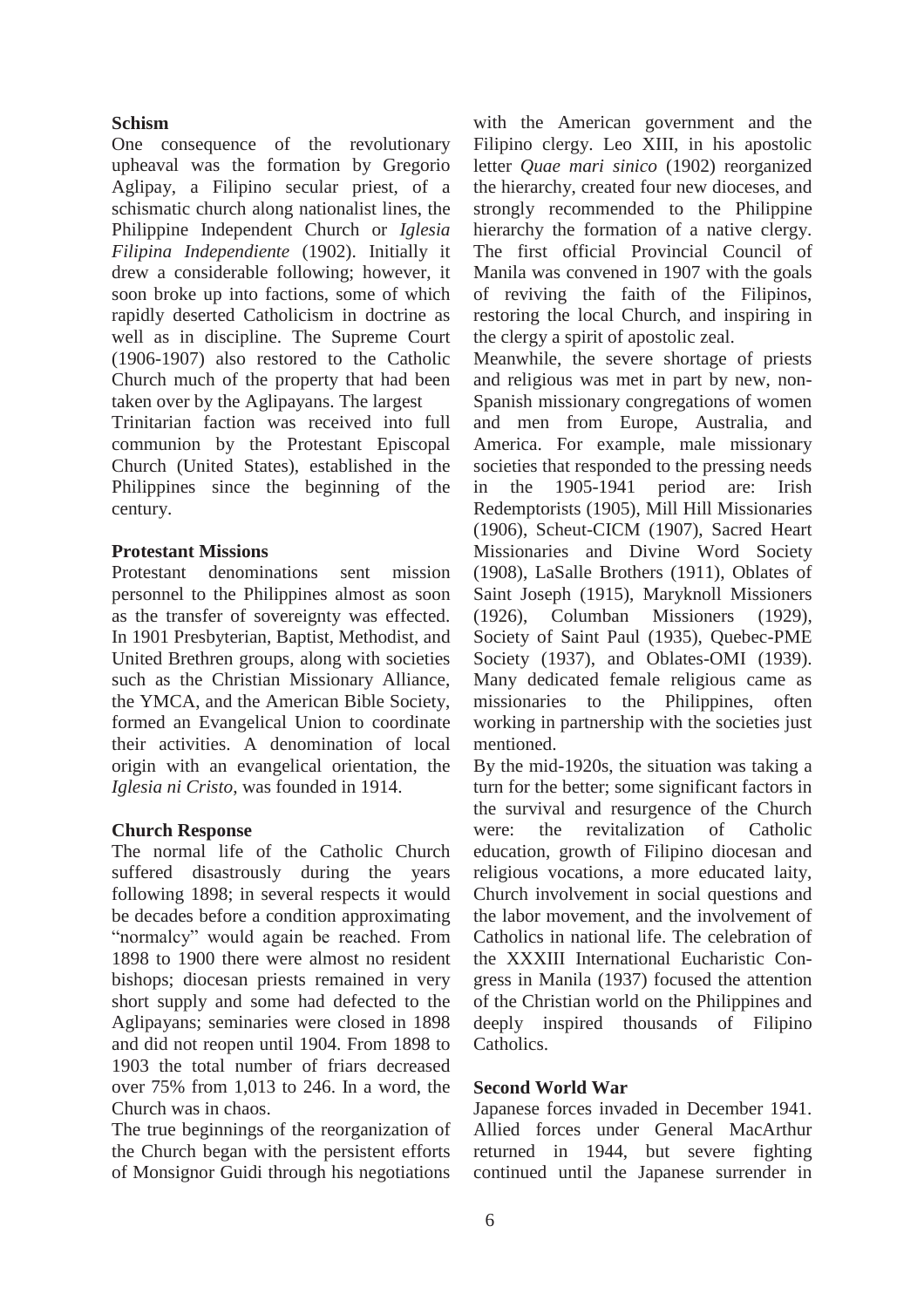August 1945. Manuel Roxas became president of the second independent Republic of the Philippines on July 4, 1946. The war inflicted heavy damage; 257 priests and religious lost their lives, and losses in ecclesiastical property and equipment were estimated at 250 million pesos (U.S.\$ 125 million). Priests, brothers, sisters, and dedicated Catholic women and men exhibited great faith and heroism during the war; many suffered imprisonment.

## **Organization of Philippine Bishops**

The origins of what is known today as the Catholic Bishops' Conference of the Philippines (CBCP) can be traced back to February 1945 when Apostolic Delegate William Piani, even as the war was still raging, appointed John Hurley, SJ, to take charge of relief work and created the Catholic Welfare Organization (CWO). As the very name indicates, the primary purpose of the CWO was to assist in alleviating the immediate suffering and destruction brought on by the war. On July 17, 1945 all the bishops met in Manila for their first meeting after the Japanese Occupation; they requested that the CWO become the official organization of the Hierarchy of the Philippines. In subsequent years, the CWO continued to be largely engaged in relief services and the rehabilitation of Church institutions; it also became the vehicle through which the interests and values of the Church were protected and furthered.

The 1945-1965 period in the life of the local Church in the Philippines is characterized by: quite rapid recovery from the ravages of war, greatly expanded school system at upper levels, involvement of Catholics (laity, sisters, clergy) in social action, and growing Filipinization of Church structures and administration. The First Plenary Council of the Philippines (1953) focused on the "preservation, enrichment, and propagation of Catholic life" and offered Church resources "to renew the social order." The Church became involved in Catholic Action programs with farmers (FFF) and workers (FFW). Guidance from the hierarchy continued; from 1945-1965 the CWO issued 39 joint pastoral letters and statements on a variety of subjects relevant to Church and civil society. The Philippine bishops sponsored a Marian Congress in Manila (1954) and inaugurated the Pontificio Collegio-Seminario Filippino in Rome (1961). The period saw renewal programs introduced; the Christian Family Movement (CFM) came to the Philippines in the 1950s; the *Cursillos de Cristianidad* introduced in 1963 (and the evangelization seminars for various Church sectorial groups they inspired) ignited a renewed fervor of lay involvement in the Church.

## **1965: A Pivotal Year**

In mid-year, the nation observed a six-day renewal-celebration of the quadricentennial of the beginning of the systematic evangelization of the Philippines (1565- 1965). The bishops established the Mission Society of the Philippines, signifying Filipinos' commitment to spread the gift of faith they had received to other lands. Two more events would prove to shape significantly the experience and mission of this local Church. The first was the election of Ferdinand Marcos as president of the Philippines; the second was the conclusion of the Second Vatican Council on December 8, 1965.

## **Authoritarian Rule**

The Philippine constitution, modeled on that of the United States, established a democratic form of government. Ferdinand E. Marcos, first elected president in 1965, declared martial law in 1972 and imposed a form of "constitutional authoritarianism." The martial law period posed new, challenging questions for the Church and nation. Among the more pernicious effects of the two-decade Marcos era (1965-1986) were increased militarization, insurgency, the absence of juridical procedures, the destruction of democratic processes, economic decline, and pervasive fear. The end result, in the words of a Filipino social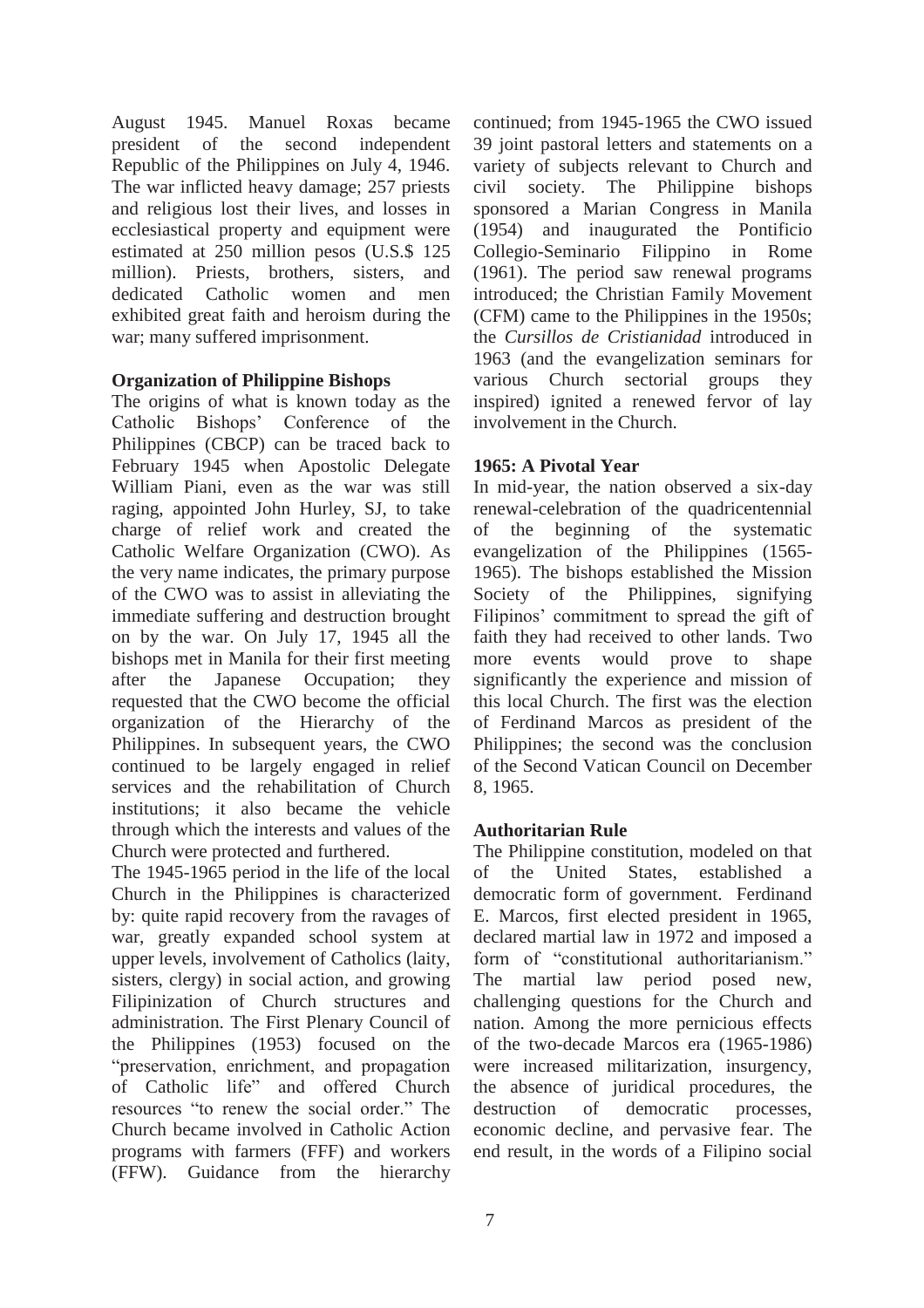scientist, was to place the country "on the trembling edge of a social volcano."

This period proved a time of testing and growth for the local Church. Prophetic stances were often met by military abuse, imprisonment, and torture, and even deportation for foreign missionaries. The Church evolved a position of "critical collaboration," cooperating with the regime on programs beneficial to the populace while criticizing government actions judged harmful.

An important 1977 pastoral letter, *The Bond of Love in Proclaiming the Good News*, addressed many social problems as well as the divisions within the Church created by various positions taken vis-à-vis martial law (e.g. the absence of a clear stance and the long-delayed response on the part of most members of the hierarchy; the infiltration of Church structures and institutions by leftleaning priests and religious). The pastoral letter sought to enunciate a clear, holistic vision to guide the Church's mission of integral evangelization:

*This is EVANGELIZATION: the proclamation, above all, of SALVATION from sin; the liberation from everything oppressive to man; the DEVELOPMENT of man in all his dimensions, personal and communitarian; and ultimately, the RENEWAL OF SOCIETY in all its strata through the interplay of the GOSPEL TRUTHS and man's concrete TOTAL LIFE…. THIS IS OUR TASK. THIS IS OUR MISSION*.

President Marcos announced the lifting of martial law on January 17, 1981. It was carefully timed—three days before the inauguration of United States President Ronald Regan, and exactly one month before Pope John Paul II's scheduled visit to the Philippines. In view of the broad range of authoritarian controls retained by Marcos, the lifting of martial law was recognized by the Filipino people as a purely cosmetic gesture. The papal visit brought two clear messages to Filipinos: a need for dynamic faith in their lives and an emphasis on justice and peace. Specifically, John Paul II told the president and government leaders: "Even in exceptional situations that may at times arise, one can never justify any violation of the fundamental dignity of the human person or of the basic rights that safeguard this dignity."

The assassination of Benigno Aquino on August 21, 1983 ushered in a period of national mourning and a widespread clamor for justice and truth. In this highly charged atmosphere, the local Church's response was crucial. Jaime Cardinal Sin, Archbishop of Manila since 1974, cautioned Filipinos: "If we allow his death to fan the flames of violence and division, then he will have died in vain."

Events moved rapidly in the ensuing years. Filipino consciousness had been awakened; Philippine society had been galvanized. The Church did not remain on the sidelines during this national crisis. In the volatile context that followed the elections of 1986, the Catholic bishops issued a statement declaring that fraud provides no moral legitimacy for any regime. If citizens agreed that the election had been "stolen," they should oblige the regime to respect their will. The bishops added: "But we insist: Our acting must always be according to the Gospel of Christ, that is, in a peaceful, nonviolent way."

## **People Power One**

An analysis of the story of the "bloodless revolution" of February 1986 and the roles played by church people and Cardinal Sin is instructive. The overthrow of the Marcos regime was "a victory of *moral* values over the sheer physical force on which he had relied" [J. Carroll]. It signaled people's determination not to shed Filipino blood. The revolution was a "movement for active non-violence which was promoted by Church-related groups" [*ibid.*]. In addition, "the February Revolution was a *political* event, not a social revolution" [*ibid.*]. Basic social issues of wealth and power that plagued the nation for generations remained. Many Filipinos still found themselves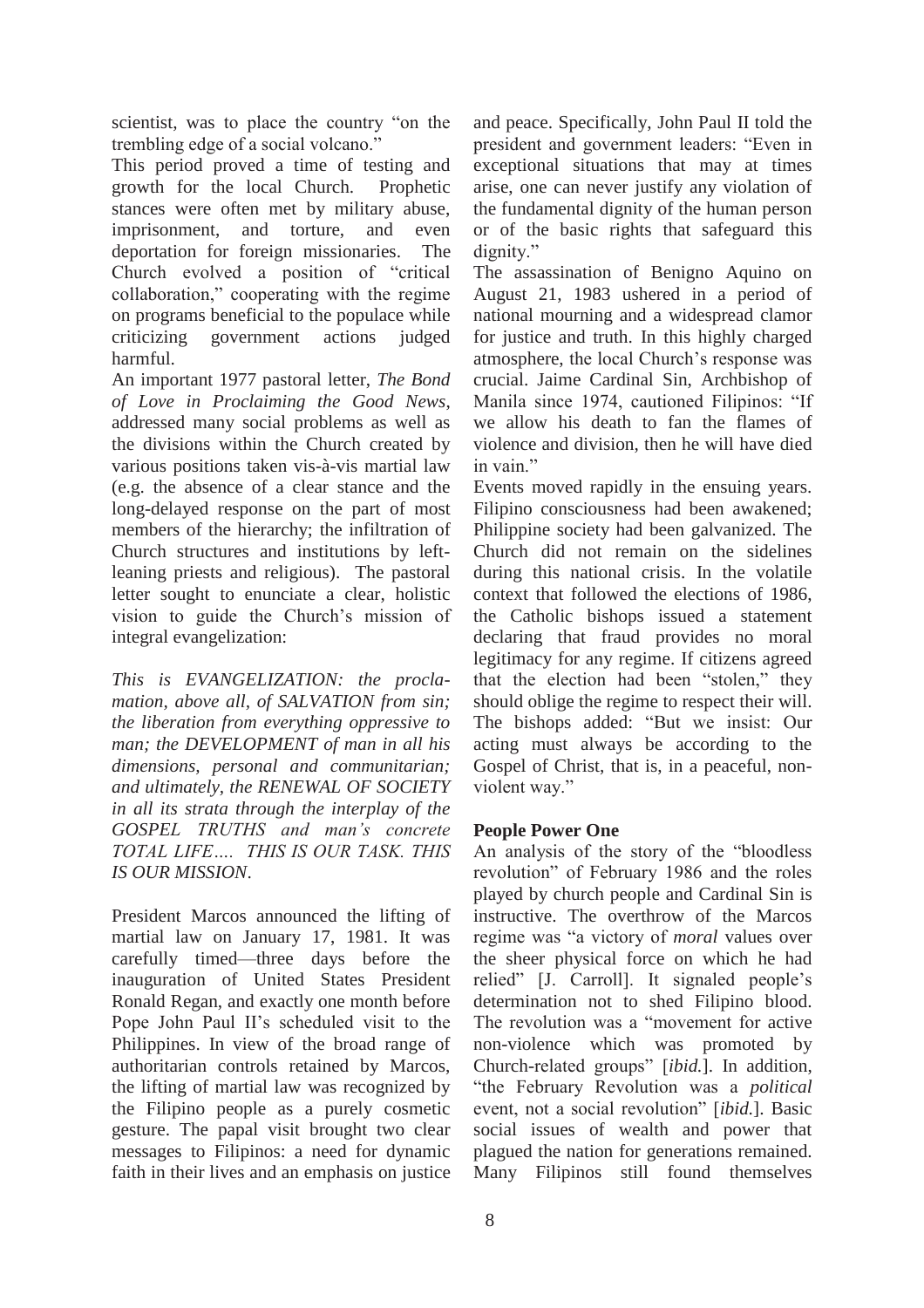outside the mainstream of national social, political, and economic life.

## **Aquino Presidency**

Corazon C. Aquino, catapulted into office with little experience, served as Philippine president from 1986-1992. Aquino's main contribution was the reestablishment of a democratically functioning government. She began by enacting a temporary "freedom constitution." In May 1986, Aquino appointed a constitutional commission (including Church people) and asked that a new document be produced within three months. This constitution was ratified overwhelmingly by a national referendum in 1987.

Difficult issues faced Aquino: a bankrupt economy, communist insurgents, the status of the United States military bases, coup plotters, natural disasters, a burgeoning population, Islamic separatists, the foreign debt, agrarian reform—the list appeared endless. Yet, she guided the Filipino people to free and fair elections in May 1992 and the orderly transfer of power to President Fidel Ramos (1992-1998), the first Protestant president of the Philippines. Aquino, an "icon of integrity," died on August 1, 2009.

## **Assessing the Social Situation**

The Marcos years (1965-1986) further accentuated the mass poverty that had long been and continues to be the most tragic aspect of Filipino life. Per capita income in 2000 was estimated at \$1,046 per year; nearly 50% of Filipinos were living below the poverty line. The foreign debt in 2000 was \$52.4 billion; in the Marcos years alone, it moved from a manageable \$599 million to \$26 billion. Servicing the domestic and foreign debt was absorbing an average of 40% of the government budget. In 2000 the unemployment rate was 11.8% and underemployment stood at 22%. Filipinos were found in 193 countries of the world; overseas foreign workers numbered 2.96 million; undocumented personnel were 1.91 million; and, there were 2.33 million permanent residents overseas. The total number of Filipinos overseas stood at 7.2 million—fully 10% of the total population. Locally, graft and corruption remained prevalent—even endemic; environmental degradation continued; the infant mortality rate was high. In stark contrast to the prevalent poverty, there are pockets of great luxury, underlining the gross inequity of income distribution.

In the political system, power, like wealth, remained concentrated in the hands of a few influential politicians, business, and military people. There appeared to be a selfperpetuating social system and political culture. Politicians, for the most part, did not introduce truly transformative social programs into their platforms.

In contemporary Philippines, diverse ideologies, with varying political visions and programs, all promise a better life for the Filipino. There are both non-violent and armed or revolutionary positions. The left is usually identified with the Communist Party of the Philippines (CPP), its militant New People's Army (NPA), and the National Democratic Front (NDF), which it dominates. The revolutionary left's protracted struggle has caused destruction; a small group of church workers continues to promote this Marxist-Leninist-Maoist ideology. In southern Philippines, two Islamic political groups continue to be serious threats to peace.

The Philippine local Church, following the lead of Vatican II, seeks to involve itself with the lives and struggles of Filipinos, their "joys, hopes, griefs, and anxieties" (cf. GS 1). Recently, Church leaders wrote: "Such are the challenges that the Church has to face in its evangelizing and liberating mission. We have to bring our considerable resources as people of God to bear upon these problems."

The political fortunes of the Filipino people and the consequent social and economic ramifications have helped shape the very identity and perspectives of the local Church. In a word, the *context* has shaped the believing community and has significantly influenced the *content* of its program of evangelization; all these elements are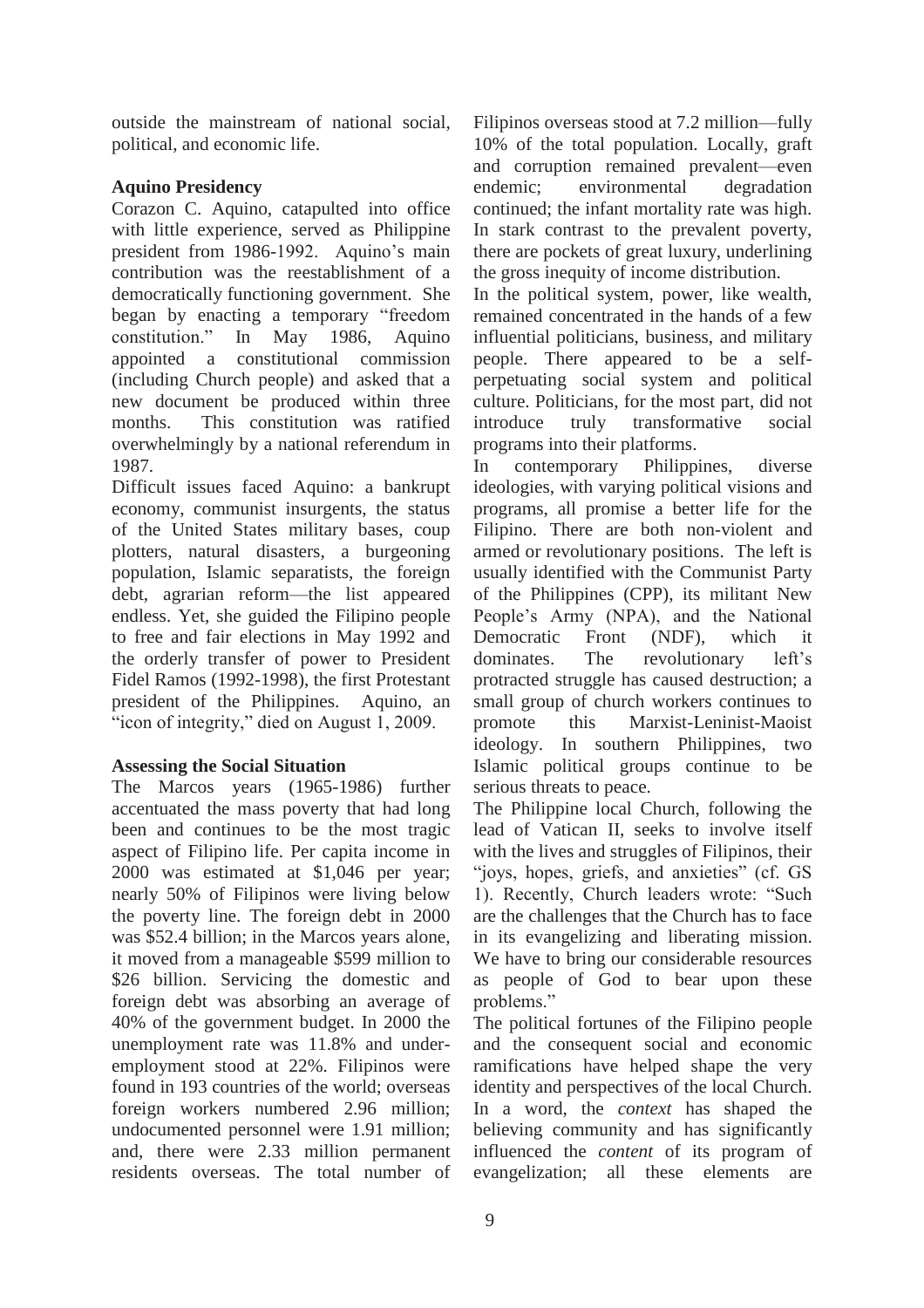necessary ingredients for a full appreciation of the vibrant Catholicism present in the Philippines today.



#### **Implementation of Vatican II**

The Second Vatican Council promoted a major ecclesiological paradigm shift, entailing changes in theologies, values, and orientations. Received by the local Church of the Philippines, it prompted the Filipino bishops to launch a renewed evangelization; the social apostolate was among its emphases. Early efforts centered on the formation and support of unions and cooperatives for farmers, laborers, and fishermen. The bishops issued several pastoral letters on social action, justice, and development. They sponsored a National Rural Development Congress in 1967, the slogan of which, "The Church Goes to the Barrios," became axiomatic for the Church's commitment to development and social justice. The bishops established and funded the National Secretariat for Social Action, Justice and Peace (NASSA) as their means of coordinating the social justice apostolate. The influential Mindanao-Sulu Pastoral Conference (MSPC) was established in 197l. In the late 1960s and early 1970s, the Church's vision of human development as integral to evangelization expanded from a concern for social change to include the need for structural change. It became clear that efforts that had improved the conditions of the farming and working classes could not be sustained without corresponding political leverage. Church involvement in broader social, political, and economic questions became imperative.

Vatican II ecclesiology has taken root in the Philippine Church. Growth has often been difficult and uncertain; it has required deep faith to discern and follow the Spirit's promptings in the midst of challenging historical circumstances and social conditions. Yet, this journey has resulted in a more mature, vibrant local Church. The presence of strong Base Christian Communities (BECs) provides grass roots structures for spiritual, catechetical, ministerial, and social growth. Important strengths are present in this Church: the inductive and experiential approach of theology; its inculturated social teaching; its spirituality of human development; its renewed ecclesiology / missiology; its concrete service to many Filipinos facing diverse dehumanizing social ills; its engagement in social issues in a non-partisan but active manner; its efforts to promote and practice non-violent approaches to sociopolitical crises; its commitment to create structures of participation in Church and society. The Church also has its recent witnesses—and martyrs (to mention only a few): Malaybalay diocesan priest Neri Satur (October 14, 1991), Bishop Benjamin de Jesus, OMI (February 4, 1997), Father Rhoel Gallardo, CMF (May 3, 2000), Father Benjamin Inocencio, OMI (December 28, 2000), and Scholastic "Richie" Fernando, SJ (October 17, 1996). Several foreign missionaries, especially those working in Mindanao, have also been murdered over recent decades.

The Philippine bishops have continued, with moderate effectivity, to use pastoral letters to communicate their holistic vision of the Church's evangelizing mission. In the post-Vatican II era, the CBCP (Catholic Bishops' Conference of the Philippines, canonically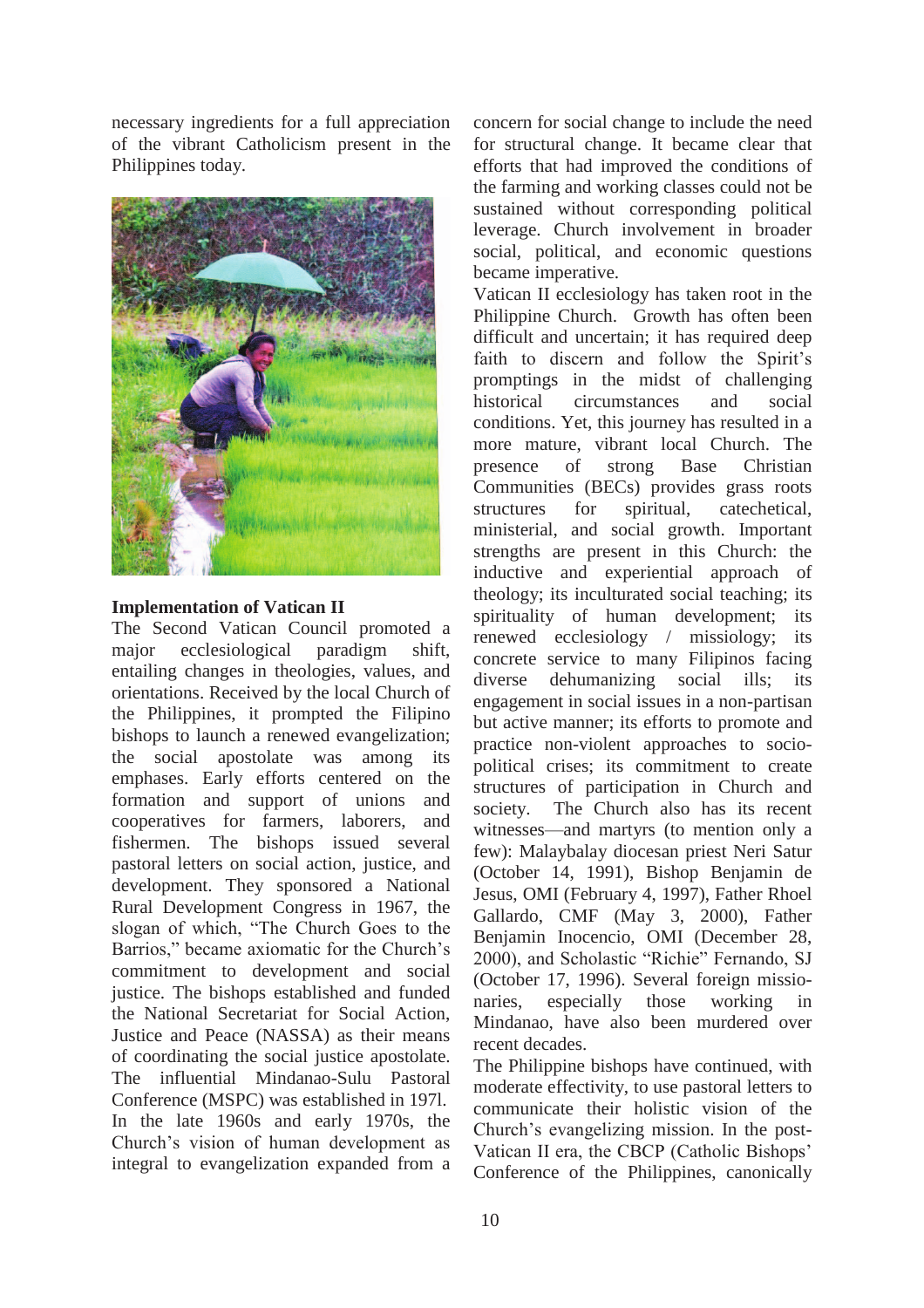constituted in 1967) has issued 125+ pastoral letters and statements (1965-2000). Approximately two-thirds of these documents address social, political, and economic matters; Bishop Claver notes that they have generally proven to be quite accurate barometers of Philippine life. This effective tool of evangelization has promoted a basic Christian "faith-realism" and continually needs to be actualized within viable Christian communities.

The local Church retains moral authority and credibility in Philippine society; its witness to justice and solidarity with the poor, marginalized, and oppressed has established a reservoir of good will and credibility. Yet, as a living organism, she has clear limitations. There were unfortunate divisions in Church leadership, particularly in the mid-1970s; this resulted in missed pastoral opportunities and negative influences on the broader Church member-ship. Some bishops were hesitant to engage in human development programs and prophetic evangelization—especially during the early years of martial law. Although indigenous clergy and religious continue to increase, that growth rate is below the percentage of population increase; the priest-Catholic ratio is one of the lowest in the world. There is also a glaring inequitable distribution of apostolic personnel within the country; concentrations are usually found in urban areas.

## **Catechesis and Education**

Given the large and rapidly expanding population of the Philippines (43 million in 1975 to 75.8 million in 2000 and to 100+ million in 2015), catechesis for Catholics remains a basic area of Church renewal. The catechetical ministry has shown considerable growth in vision, publications, institutes, and personnel. The Episcopal Commission on Catechesis and Catholic Education (ECCCE) has published several works and sponsored a variety of national workshops and congresses. Significant publications include: *The Shape of Religious Education in the Philippines* (1979), *National Catechetical* 

*Directory for the Philippines* (1982-1985), *Filipino Family Growing in the Faith* (1983), *The Catechists' Basic Formation Program* (1992), *Catholic Faith Catechism* (1989-1993), *Catechism for Filipino Catholics* (1997) [Tagalog translation *Katesismo para sa mga Pilipinong Katoliko* (2000)], and the *New Catechetical Directory of the Philippines* (2008). ECCCE used to publish a quarterly catechetical review, *Docete*, which has raised interest in and the quality level of catechesis throughout the country.

Significant catechetical congresses have been sponsored by ECCCE in the 1990s, beginning with the celebration of the National Catechetical Year (1990). Diocesan catechetical institutes have been established in major cities (e.g. Bacolod, Cebu, Davao, Iloilo. Manila, Naga, Vigan, etc.). Other national centers which prepare women and men for their vocation as catechists (e.g. Mother of Life Center, Metro Manila, established in 1967) continue their decades of service. The Philippine Constitution affords opportunities for religious education in public schools; this critical area of the catechetical ministry is limited by inadequate numbers of adequately formed catechists. The local Church is also quite unprepared to meet the new emphasis on ongoing and adult catechesis.

The Philippine Church has made a major commitment to formal education. It operates hundreds of high schools and grade schools as well as over 300 colleges and universities. The Catholic Educational Association of the Philippines (CEAP), founded in 1941, continues to represent the interests of Catholic educational institutions and promote religious instruction. Similar activities are the focus of the Association of Catholic Universities of the Philippines (ACUP), established in 1973.

A unique and successful form of religious education and renewal has evolved in the Philippine Church with the holding of large national congresses, dedicated to particular themes. Coming from all ecclesiastical circumscriptions, the delegates (often several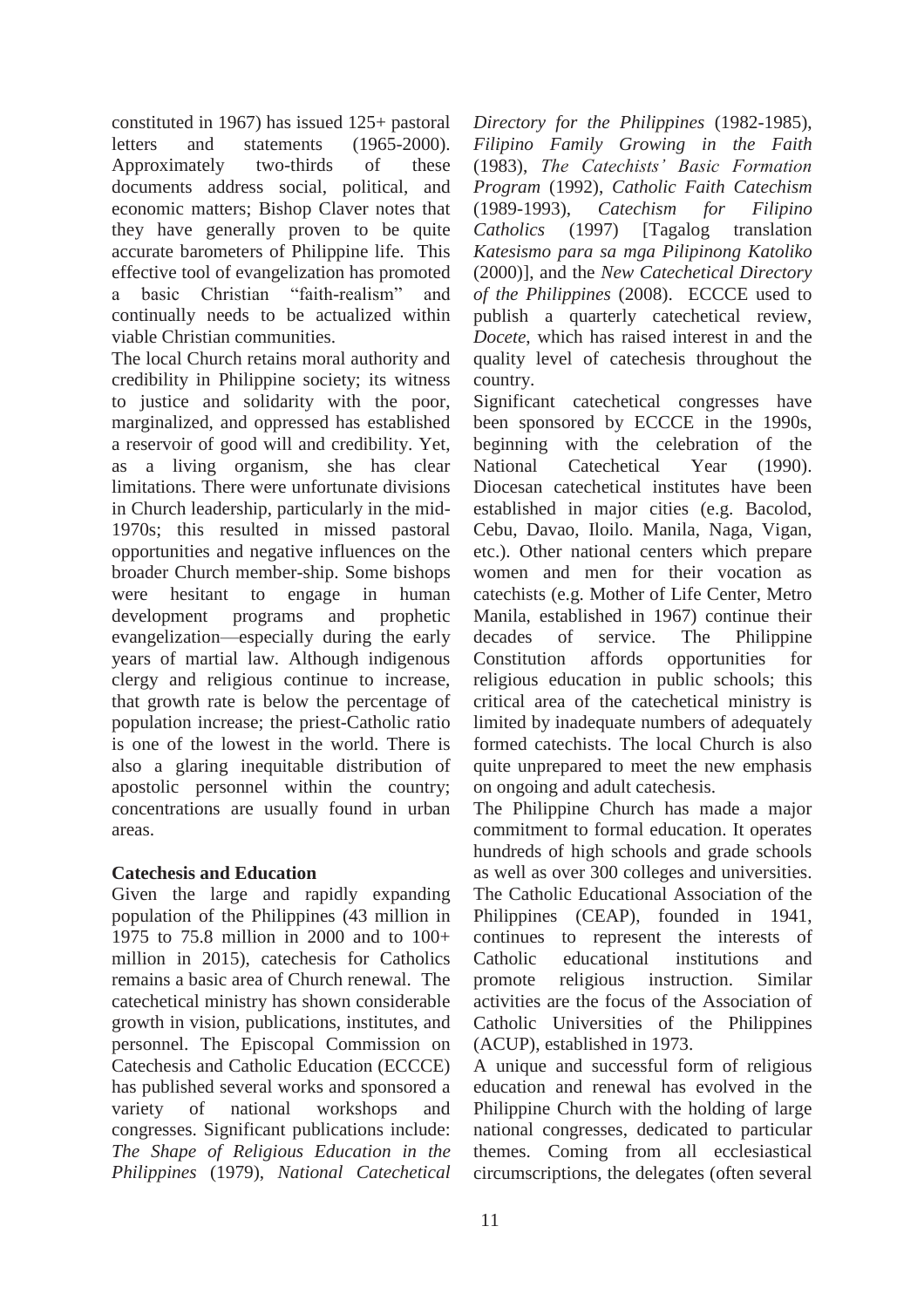thousand) are expected to become trainerfacilitators upon their return home; audio and video tapes as well as printed materials of the congresses are made available. This approach proved particularly effective in the years connected with the Great Jubilee 2000. A partial list includes the following: Marian Year (1985), Eucharistic Year (1987), Bible Year (1989), Catechetical Year (1990), World Youth Day (1995), Eucharistic Congress (1997), two Holy Spirit Congresses (1998), Congress on God the Father (1999), Congress on the Trinity (2000), and the National Mission Congress (2000). The local Church of the Philippines hosted the Fourth World Meeting of Families in January, 2003. Finally, the Church also supports liturgical centers, radio stations, publishing houses, hospitals, and social action centers throughout its 80+ dioceses.

## **Learning – Teaching – Church**

In 1995 the Bishops' Conference (CBCP) celebrated its fiftieth year since beginning in 1945 as the Catholic Welfare Organization (CWO). This became an opportunity to review and assess the CBCP's nature, structure, mission, and functions. The CBCP amended its constitution and by-laws; it established the new offices dedicated to media, legal matters, research, bioethics, women, and the Church's cultural heritage. The CBCP now (2020) has 35 departments, commissions, and offices to address the many concerns of this local Church. In addition, the bishops relaunched *The CBCP Monitor* in a new format, initiated a weekly radio program, and established the CBCP Website [http://www.cbcponline.org].

Responsive to the call for renewal in *Tertio Millennio Adveniente*, the CBCP issued a series of exhaustive and in-depth pastoral exhortations, designed to address vital aspects of Philippine life and Christianity. Each document began with a quite thorough and substantive analysis of the carefully chosen topics: Philippine Politics (1997), Philippine Economy (1998), Philippine Culture (1999), and Philippine Spirituality (2000). The bishops concluded the series

with their document: "Missions" and the Church in the Philippines: A Pastoral Letter on the Church's Mission in the New Millennium (July 2000). The CBCP also sponsored the large National Mission Congress, which they saw as the "fitting culminating activity" of the Jubilee Year celebrations and the "first step as a local Church into the Third Millennium."

## **Additional Ministries**

Dialogue and peace-building with a variety of partners remain a continuous commitment of the Philippine Church. She strove to be an instrument of reconciliation during the Marcos years; along with the National Council of Churches in the Philippines, she made several overtures to various leftist and armed groups. In their 1990 pastoral letter, *Seek Peace, Pursue It*, the bishops laid out a ten-point "path to peace." The Church also engages in interfaith dialogue with indigenous and Muslim peoples; the Silsilah movement and the pivotal Bishops-Ulama Forum (1996+) have fostered Muslim-Christian harmony in Southern provinces. The annual "Mindanao Week of Peace" was begun in 1999.

The Philippines has an impressive growing body of "local theology," often emerging from local communities discerning the "signs of the times" under the Holy Spirit's lead. Recurrent themes emerge: evangelization and mission, prayer and spirituality, peace-making and reconciliation, dialogue with peoples, cultures, and religious traditions, care for the environment, the Church and public policy. Several important theological, pastoral, catechetical, and mission journals are published; representative journals are: *Boletin Ecclesiastico de Filipinas, East Asian Pastoral Review* (ceased in 2016)*, Landas, Philippiniana Sacra, Religious Life Asia,* and *World Mission*. Prominent among Filipino theologians are: C. Arévalo, T. Bacani, F. Claver, A. Co, B. Dianzon, F. Gustilo, D. Huang, A. Lagdameo, L. Legaspi, L. Mercado, O. Quevedo, L. Tagle, and G. Timoner III. Four of these theologians have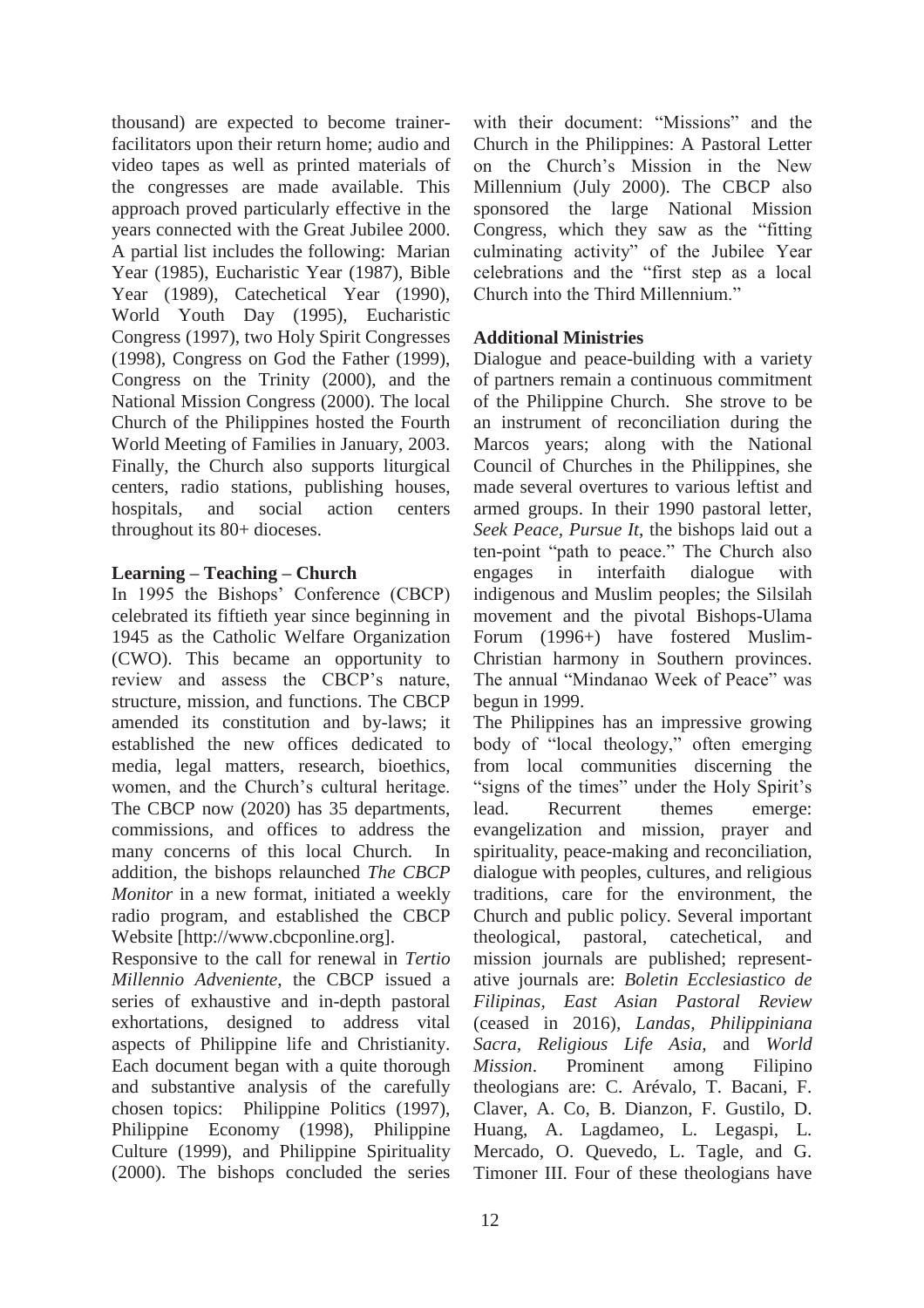been appointed to the International Theological Commission (Arévalo, Tagle, Gustilo, and Timoner).

A definite sign of a vibrant local Church is its mission outreach. In mid-2000 Catholic Filipino missionaries numbered 1,329 women and 206 men from 69 religious congregations serving in some 80 countries. The bishops established the Mission Society of the Philippines (1965). Maryknoll founded the Philippine Catholic Lay Mission (1977). Cardinal Sin established the San Lorenzo Mission Institute (1987), whose goal is serving the Chinese; its patron is San Lorenzo Ruiz, the first Filipino saint, canonized on October 17, 1987. Pedro Calungsod, beatified on March 5, 2000 and canonized on October 21, 2012, inspired the successful National Mission Congress 2000. Several lay movements successfully engage in mission outreach (e.g. Knights of Columbus, Couples for Christ, *Gawad Kalinga*, *El Shaddai* movement, *Ligaya ng Panginoon*, and many others).

## **Continuing Renewal and Commitment**

A major local Church milestone was achieved in the 1991 month-long Second Plenary Council of the Philippines (PCP-II). After three years of intense preparation, a total of 504 participants (including 165 lay faithful) gathered for a comprehensive review and renewal of Christian life in the light of the vision of Vatican II. The Council boldly challenged the local Church to be "a *Community of Disciples, a Church of the Poor,* committed to the mission of *renewed integral evangelization*, toward building up of a new *civilization of life and love* in this land." A systematic implementation scheme was elaborated in the National Pastoral Plan, *In the State of Mission: Towards a Renewed Integral Evangelization*, approved by the bishops on July 11, 1993.

Ten years later (January 2001) 369 delegates gathered for the National Pastoral Consultation on Church Renewal (NPCCR) and reflected on "how far we as a Church have fulfilled the grand vision and mission proposed by PCP-II and the National

Pastoral Plan." The evaluation was both sober and hopeful: "The Church in the Philippines has, to our shame, … remained unchanged in some respects; … we, as Church, have to confess some responsibility for many of the continuing ills of Philippine society…. We rejoice, however, in the perseverance and increase of many movements of renewal; … we hear anew God's call to renewal." NPCCR recommitted the Church to nine focused pastoral priorities for the first decade of the new millennium; they center on: faith, formation, laity, poor, family, community-building, clergy renewal, youth, ecumenism-dialogue, and *ad gentes* mission. These nine priorities have become the basis for a nine-year "novena" of renewal as the local Church prepares to celebrate the fifth centenary of evangelization of the Philippines (1521-2021). Each year from 2013-2021 is dedicated to catechesis and reflection on a particular theme; weekly reflections are published in *Sambuhay*, the widely distributed Sunday missalette; longer monthly articles appear in the *CBCP Monitor*.

Providentially, the NPCCR, as originally scheduled, took place during the week immediately following the "People Power II" events (January 16-20, 2001) that removed Joseph Estrada from the Philippine presidency after only a little over two years of his six-year term; Gloria Macapagal-Arroyo became the fourteenth president and the second woman to hold the highest office in the land. There was muted euphoria; the local Church had played a significant role; the event was described as "the gift of national and moral renewal which God empowered the Filipinos to receive." The tasks ahead were clear: democratic institutions need strengthening; confidence in government awaits restoration; poverty beckons amelioration; the economy needs rebuilding. The Philippine Church's commitment to "renewed integral evangelization" took on new depths and urgency.

Recalling the words of Pope John Paul II in *Novo Millennio Ineunte* where he quoted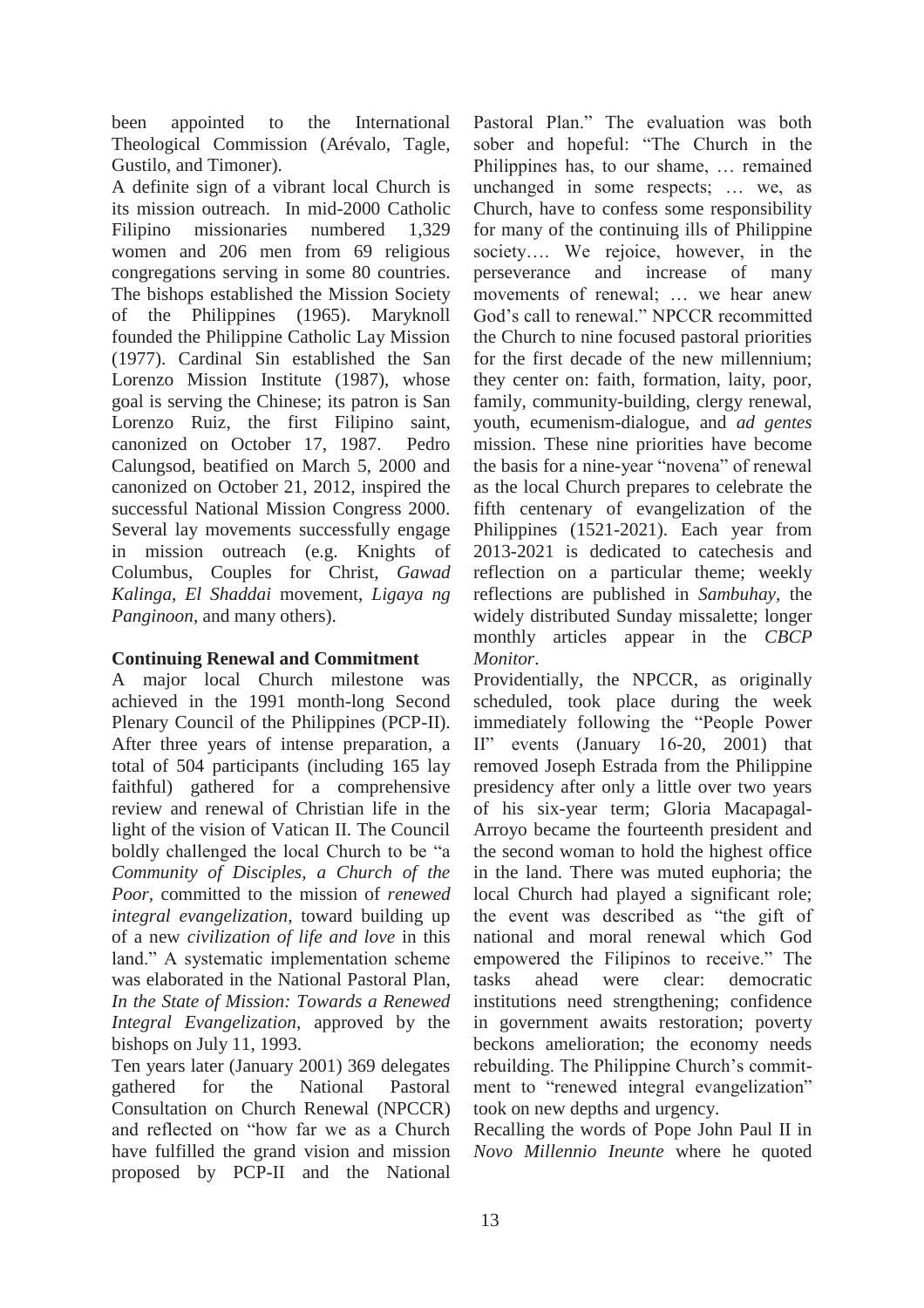Luke 5:4: *Duc in altum* (Put out into the deep), the NPCCR final statement asserts:

*The challenge for us, the Church in the Philippines, is to do the same. We are called to put out into the depths of Philippine life and society, to put out into the depths of our life as Church, to put out our nets into the unknown depths of the future. Like Peter, we know the frustration of having caught nothing. But like Peter, we know that the One who directs us is the Lord who has renewed all things by his life, death, and resurrection. And so, we dare to begin again in the task of renewal. May Mary, star of evangelization, be with us in our journey to the new creation we so deeply desire.* 

## **Journeying in the Third Millennium**

The local Church in the Philippines, as noted earlier, sponsored the successful National Mission Congress in 2000 as a programmatic "first step as a local Church into the Third Millennium." This perspective continues the implementation of National Pastoral Plan that emerged from the Second Plenary Council: *In the State of Mission: Towards a Renewed Integral Evangelization*. In a word, *missionary evangelization* describes the dynamic, pastoral mission vision of the Philippine Church in its faith journey with the Filipino people.

The bishops' conference (CBCP) continued catechizing the faithful through its frequent pastoral letters and the statements of the CBCP President. From 2000-2015 inclusive, 141 documents were released (an annual average of about nine). In the period of the third millennium, the CBCP Presidents were: Orlando Quevedo (1999-2003), Fernando Capalla (2003-2005), Angel Lagdameo (2005-2009), Nereo Odchimar (2009-2011), Jose Palma (2011-2013), and Socrates Villegas (2013-2017). In its history, the Philippines has had eight cardinals; their names and year of appointment are: Rufino Santos (1960), Julio Rosales (1969), Jaime Sin (1976), Ricardo Vidal (1985), Jose Sanchez (1991), Gaudencio Rosales (2006), Luis Antonio Tagle (2012), and Orlando

Quevedo (2014). As of this writing (late 2020), there are three living cardinals: G. Rosales, L. A. Tagle, and O. Quevedo; Tagle is still a papal elector. The Philippines has had four papal visits: Paul VI (1970), John Paul II (1981 and 1995), and Francis (2015). Some significant Church events in the first fifteen years of the new millennium can be briefly noted. The division of the huge Manila Archdiocese into six dioceses [Manila, Cubao, Kalookan, Novaliches, Pasig, and Parañaque] was begun in 2002 and completed in 2003. The Church held two highly successful national congresses of the clergy (2004 and 2010). The charity program to assist the poor (*Pondo ng Pinoy*) was established in 2005 by the then-archbishop of Manila, Gaudencio Rosales. There was strong participation from the Philippines in the First Asian Mission Congress, organized by the FABC and held in Chiang Mai, Thailand on October 18-23, 2006. The CBCP issued its second pastoral letter on the environment in 2008, commemorating the twentieth anniversary of the 1988 CBCP letter, *what is Happening to Our Beautiful Land?* (quoted in Pope Francis' *Laudato Si'* no. 41). The Philippine Church hosted the Ninth Plenary FABC Assembly (August 10- 16, 2009).

After several years of intense debate in which the Church took an active role, President Benigno Aquino III signed the much-contested Reproductive Health Bill into law on December 21, 2012. The Supreme Court took up various challenges to its constitutionality in 2013. On April 8, 2014, the Court affirmed the bill, but declared eight items (in sections 3, 7, 17, and 23) to be unconstitutional; these were, in fact, the main items to which the Church had serious objections. In this atmosphere CBCP President Villegas promoted renewed collaboration between the Church and the government for the welfare of the Filipino people.

The Philippines was visited by several natural calamities in the years 2012-2015. On December 4, 2012 Typhoon Bopha [local name: Pablo] devastated the provinces of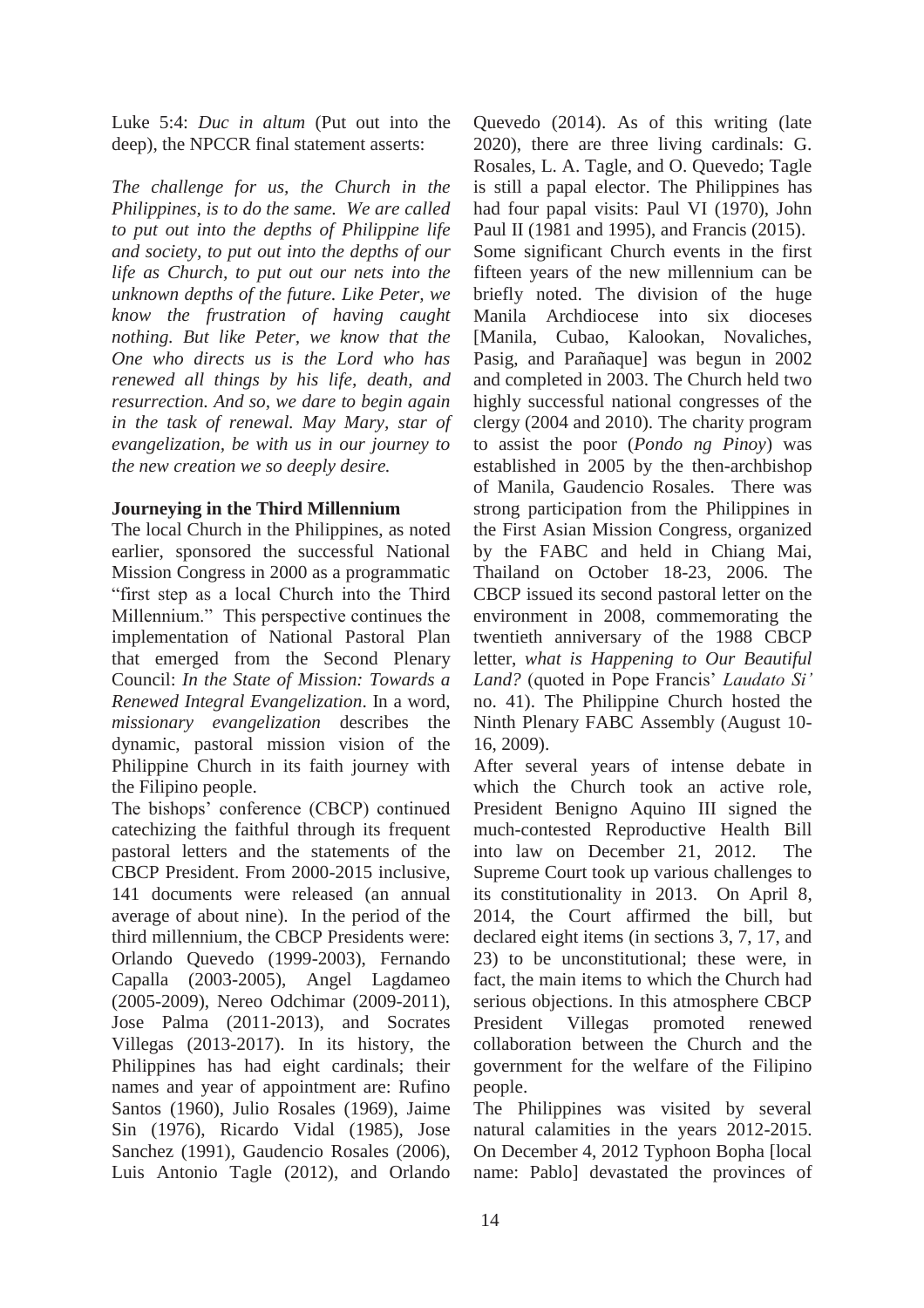Davao Oriental and Compostella Valley in Eastern Mindanao. It was on October 15, 2013 that a severe earthquake hit in central Philippines; the island of Bohol was greatly affected. Typhoon Haiyan [local name: Yolanda] struck on November 8, 2013; affecting several provinces, it caused very severe destruction and resulted in the loss of over 7,000 lives. Extreme weather was also experienced in 2014-2015, bringing floods, crop destruction, loss of life, and much suffering. Church and civic resources were stretched to their limits; yet, it was also edifying to witness numerous and widespread examples of heroic generosity, dedication, service, and charity.

Though it is not possible to present a full description and specific data on many other Church events, one must mention in general a wide variety of constructive initiatives, as the Church continued its efforts at missionary evangelization: Congress for Seminary Formators (2009); Taizesponsored "Pilgrimage of Trust" for youth (2010); annual gatherings of the AMRSP (Association of Major Religious Superiors of the Philippines); vigorous mission promotion by the Pontifical Mission Societies (PMS) that celebrated their eightieth year in the Philippines with a Grand Mission Festival (2012); exemplary faith witness of numerous Filipinos serving in foreign mission and the dedication of expatriate missioners working in the Philippines; continued defense of the rights of the indigenous [*lumad*] peoples; the local and national efforts to strengthen the Basic Ecclesial Communities (BEC); catechetical and youth initiatives. Despite its recognized limitations, the local Church of the Philippines struggles to remain faithful to its mission of integral evangelization.

## **Visit of Pope Francis**

Undeniably, the most significant Church event of 2015 was the January 15-19 pastoral visit of Pope Francis; he told the crowds that when he saw the destructive effects of the 2013 typhoon on television, he decided to come to comfort his brothers and sisters. Affectionately nicknamed *Lolo Kiko* (Grandfather Francis) by the huge crowds, he won their hearts and souls. He emphatically asserted: "The poor are at the center of the Gospel, are at the heart of the Gospel; if we take away the poor from the Gospel, we cannot understand the whole message of Jesus Christ." The most moving part of the papal visit was Pope Francis' presence in Tacloban, the city hardest hit by the 2013 typhoon. Thanking Pope Francis for his pastoral visit, Cardinal Tagle captured the people's sentiments and mission commitment; he said: "Every Filipino wants to go with you—not to Rome—but to the peripheries, to the shanties, to prison cells, to hospitals, to the world of politics, finance, arts, sciences, culture, education and social communications. We will go to these worlds to bring the light of Jesus, Jesus who is the center of your pastoral visit and the cornerstone of the Church."

#### **Eucharistic Congresses**

The Philippine Church was privileged to have been selected to host the fifty-first International Eucharistic Congress (IEC) in 2016 in Cebu City. This is the second time the country has hosted the IEC; the thirtythird IEC was held in Manila on February 3- 7, 1937. The local Church has held five National Eucharistic Congresses: (1) Manila (December 11-15, 1929); (2) Manila (November 28-December 2, 1956); (3) Cebu (April 25-May 3, 1965); (4) Manila (December 4-8, 1987) [1987 was a National Eucharistic Year]; (5) Manila (January 22- 26, 1997). A special Archdiocesan Eucharistic Congress was held in Manila on February 8-11, 1962 in commemoration of the twenty-fifth anniversary of the thirtythird IEC. The local Church fully ascribes to the dictum: The Church makes the Eucharist, and the Eucharist makes the Church.

#### **Looking to the Future**

The Philippine Church has embarked on a nine-year journey in preparation for the fifth centenary of Christianity in the Islands (1521-2021). In a lengthy pastoral exhortation on the New Evangelization